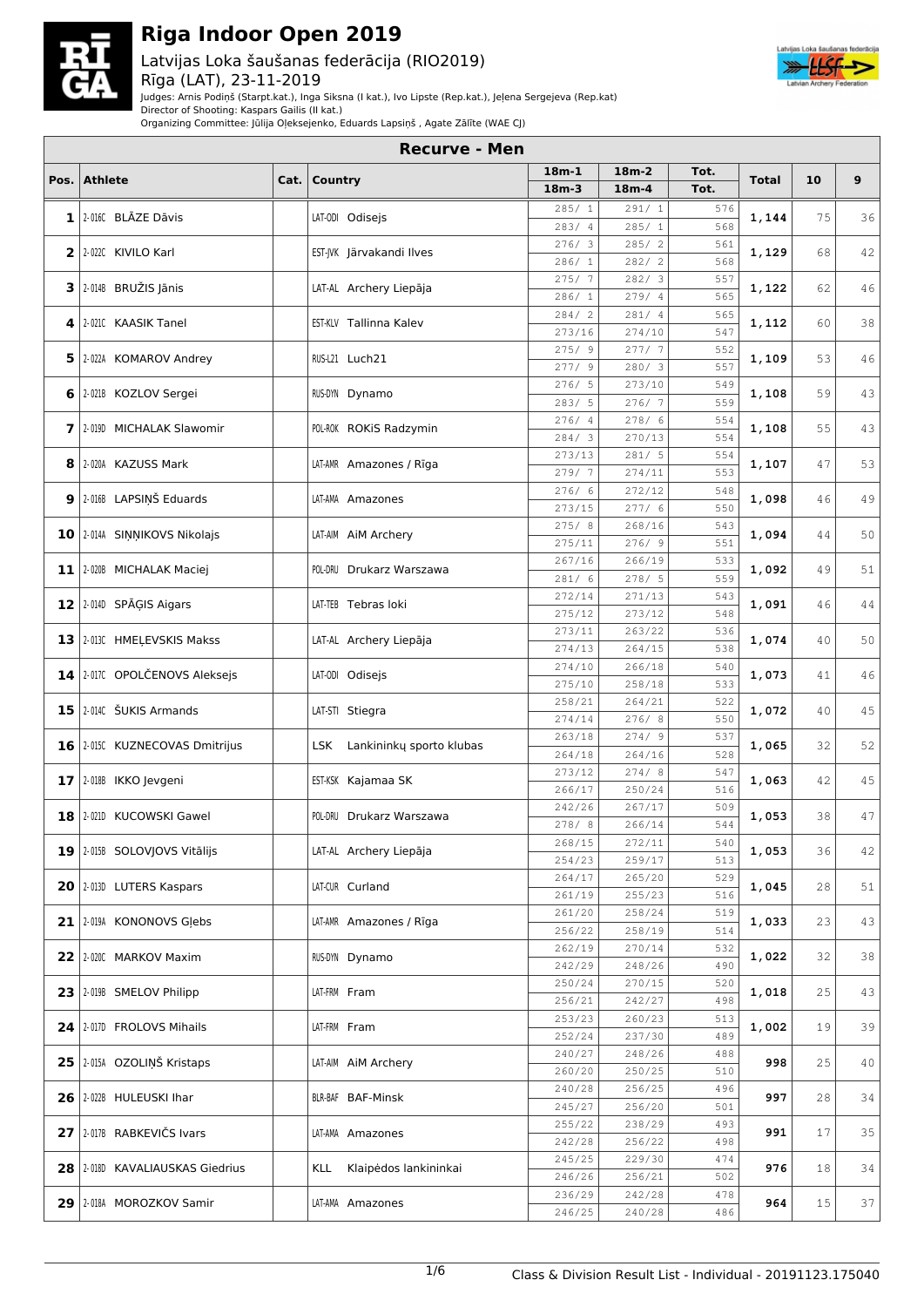

### Latvijas Loka šaušanas federācija (RIO2019) Rīga (LAT), 23-11-2019



Judges: Arnis Podiņš (Starpt.kat.), Inga Siksna (I kat.), Ivo Lipste (Rep.kat.), Jeļena Sergejeva (Rep.kat)

Director of Shooting: Kaspars Gailis (II kat.)

Organizing Committee: Jūlija Oļeksejenko, Eduards Lapsiņš , Agate Zālīte (WAE CJ)

| <b>Recurve - Men</b> |                                   |  |                              |         |         |      |              |    | Continue        |
|----------------------|-----------------------------------|--|------------------------------|---------|---------|------|--------------|----|-----------------|
|                      |                                   |  |                              | $18m-1$ | $18m-2$ | Tot. | <b>Total</b> | 10 | 9               |
|                      | Pos.   Athlete                    |  | Cat.   Country               | $18m-3$ | $18m-4$ | Tot. |              |    |                 |
|                      | 30 2.016A PERCOVS Andreis         |  | LAT-AIM AIM Archery          | 235/30  | 246/27  | 481  | 948          | 23 | 34              |
|                      |                                   |  |                              | 237/30  | 230/33  | 467  |              |    |                 |
|                      | 31 20150 AVSIUKOVS Andris         |  | LAT-AMA Amazones             | 218/33  | 227/31  | 445  | 915          | 17 | 34              |
|                      |                                   |  |                              | 231/31  | 239/29  | 470  |              |    |                 |
|                      | 32 2.017A CARONE Leonardo         |  | LAT-AIM AIM Archery          | 226/32  | 219/33  | 445  | 900          | 14 | 23              |
|                      |                                   |  |                              | 219/32  | 236/31  | 455  |              |    |                 |
|                      | KOČERGINS Jurijs<br>$33$   2-016D |  | LAT<br>Latvia                | 149/34  | 222/32  | 371  | 822          | 16 | 20              |
|                      |                                   |  |                              | 218/33  | 233/32  | 451  |              |    |                 |
|                      | 34 20180 KROTOVS Aleksejs         |  |                              | 234/31  | 196/34  | 430  | 788          | 10 | 30 <sup>1</sup> |
|                      |                                   |  | LAT-FRM Fram                 | 163/34  | 195/34  | 358  |              |    |                 |
|                      | 35 2019C ANDRULIS Dominykas       |  | Klaipėdos lankininkai<br>KLL | 134/35  | 171/35  | 305  | 561          | 12 | 13              |
|                      |                                   |  |                              | 124/35  | 132/35  | 256  |              |    |                 |

| <b>Recurve - Women</b> |                                   |  |                                    |         |             |             |              |    |    |  |  |
|------------------------|-----------------------------------|--|------------------------------------|---------|-------------|-------------|--------------|----|----|--|--|
|                        | Pos. Athlete                      |  | Cat. Country                       | $18m-1$ | $18m-2$     | Tot.        | <b>Total</b> | 10 | 9  |  |  |
|                        |                                   |  |                                    | $18m-3$ | $18m-4$     | Tot.        |              |    |    |  |  |
|                        |                                   |  |                                    | 269/4   | 282/1       | 551         |              |    |    |  |  |
|                        | 1 2-010D LILIENTHAL Triinu        |  | EST-JVK Järvakandi Ilves           | 278/1   | 274/4       | 552         | 1,103        | 54 | 42 |  |  |
|                        | 2 2-012B MATVEJEVA Rimma          |  | LAT-AMR Amazones / Rīga            | 266/6   | 275/2       | 541         | 1,095        | 53 | 40 |  |  |
|                        |                                   |  |                                    | 276/2   | 278/1       | 554         |              |    |    |  |  |
|                        | 3 2-013A DENISENOKA Līga Ilona    |  | LAT-AMA Amazones                   | 273/1   | 263/6       | 536         | 1,085        | 40 | 49 |  |  |
|                        |                                   |  |                                    | 273/3   | 276/2       | 549         |              |    |    |  |  |
|                        | 4 2009 TRINKŪNA Kintija Laima     |  | LAT-LIN Lindales uguns             | 267/5   | 269/4       | 536         | 1,077        | 37 | 51 |  |  |
|                        |                                   |  |                                    | 272/4   | 269/5       | 541         |              |    |    |  |  |
|                        | 5 2.012A SIKSNA Evija             |  | LAT-AMA Amazones                   | 270/3   | 265/5       | 535         | 1,076        | 46 | 37 |  |  |
|                        |                                   |  |                                    | 267/6   | 274/3       | 541         |              |    |    |  |  |
|                        | 6 2011 KONONOVA Jelena            |  | LAT-AMR Amazones / Rīga            | 271/2   | 272/3       | 543         | 1,071        | 45 | 41 |  |  |
|                        |                                   |  |                                    | 270/5   | 258/7       | 528         |              |    |    |  |  |
|                        | 7 2-009B SKELTONA Maija           |  | LAT-AMJ Amazones / Jūrmala         | 255/8   | 253/8       | 508         | 1,036        | 24 | 49 |  |  |
|                        |                                   |  |                                    | 260/9   | 268/6       | 528         |              |    |    |  |  |
|                        | 8 2012C MAREMÄE Anete             |  | EST-TVK2 Tartu VK / Tartu Valla SK | 234/10  | 245/9       | 479         | 994          | 32 | 30 |  |  |
|                        |                                   |  |                                    | 266/7   | 249/8       | 515         |              |    |    |  |  |
|                        | 9 2.010C SPĀGE Madara             |  | LAT-LIN Lindales uguns             | 221/11  | 258/7       | 479         | 982          | 27 | 36 |  |  |
|                        |                                   |  |                                    | 265/8   | 238/9       | 503         |              |    |    |  |  |
|                        | 10 2010A PAVASARE Inese           |  | LAT-AMA Amazones                   | 239/9   | 236/11      | 475         | 937          | 18 | 29 |  |  |
|                        |                                   |  |                                    | 231/10  | 231/10      | 462         |              |    |    |  |  |
|                        | 11 2-011C JANVĀRE Laura           |  | LAT-AL Archery Liepāja             | 199/12  | 233/12      | 432         | 828          | 14 | 23 |  |  |
|                        |                                   |  |                                    | 204/12  | 192/12      | 396         |              |    |    |  |  |
|                        | 12 2-012D MKRJANA Karine          |  | LAT-AMA Amazones                   | 173/14  | 163/16      | 336         | 738          | 12 | 25 |  |  |
|                        |                                   |  |                                    | 222/11  | 180/13      | 402         |              |    |    |  |  |
|                        | 13 2.009C FROLOVA Karolina        |  | LAT-FRM Fram                       | 159/15  | 198/13      | 357         | 693          | 15 | 13 |  |  |
|                        |                                   |  |                                    | 177/14  | 159/15      | 336         |              |    |    |  |  |
|                        | 14 2-009A MIHAILOVA Anna          |  | LAT-AMA Amazones                   | 149/17  | 174/15      | 323         | 674          | 5  | 17 |  |  |
|                        |                                   |  |                                    | 183/13  | 168/14      | 351         |              |    |    |  |  |
|                        | 15 2011 ANDRULIENĖ Vika           |  | KLL<br>Klaipėdos lankininkai       | 182/13  | 194/14      | 376         | 659          | 7  | 15 |  |  |
|                        |                                   |  |                                    | 130/16  | 153/16      | 283         |              |    |    |  |  |
|                        | 16   2-011A RODINA Patrīcija Tīna |  | LAT-AMA Amazones                   | 150/16  | 133/17      | 283         | 644          | 5  | 16 |  |  |
|                        |                                   |  |                                    | 167/15  | 194/11      | 361         |              |    |    |  |  |
|                        | 17 2008 KREICBERGA Anete          |  | LAT-AM  Amazones / Jūrmala         | 257/7   | 241/10      | 498         | 498          | 12 | 26 |  |  |
|                        |                                   |  |                                    | $\circ$ | $\mathbb O$ | $\mathbf 0$ |              |    |    |  |  |

| <b>Compound - Men</b> |                              |  |                                       |         |         |      |              |    |                 |  |  |  |  |
|-----------------------|------------------------------|--|---------------------------------------|---------|---------|------|--------------|----|-----------------|--|--|--|--|
|                       |                              |  |                                       | $18m-1$ | $18m-2$ | Tot. | <b>Total</b> |    | 9               |  |  |  |  |
|                       | Pos. Athlete                 |  | Cat.   Country                        | $18m-3$ | $18m-4$ | Tot. |              | 10 |                 |  |  |  |  |
|                       | $1/2000$ ŠIGAUSKAS Vladas    |  |                                       | 284/5   | 296/1   | 580  | 1,160        | 89 | 30 <sup>1</sup> |  |  |  |  |
|                       |                              |  | Kauno sporto asociacija<br><b>KSA</b> | 291/2   | 289/2   | 580  |              |    |                 |  |  |  |  |
|                       | 2 2 2007D LESHCHENKO Mikhail |  | RUS-KHI Khimki                        | 288/1   | 287/5   | 575  | 1,158        | 78 |                 |  |  |  |  |
|                       |                              |  |                                       | 294/1   | 289/2   | 583  |              |    | 42              |  |  |  |  |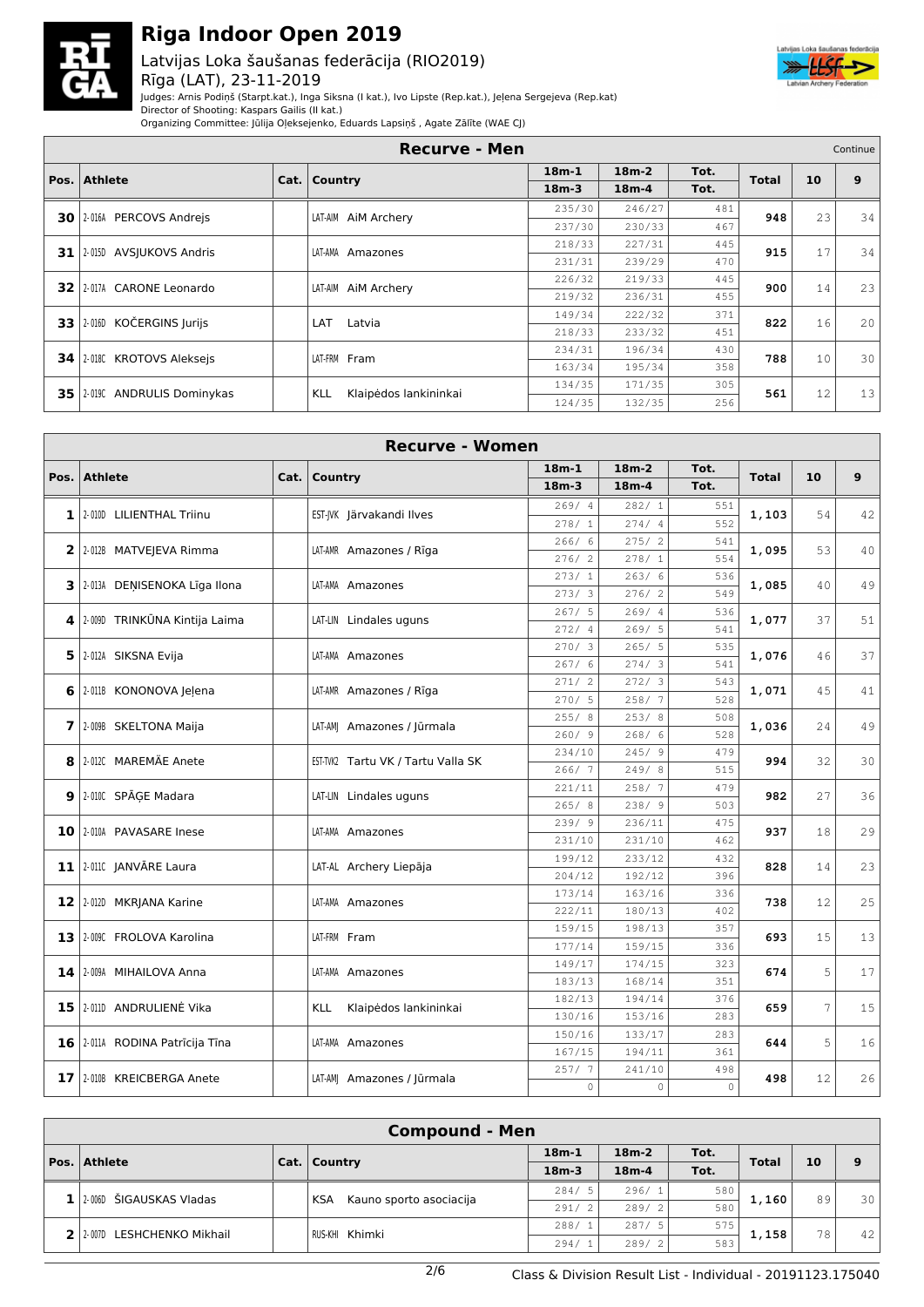

### Latvijas Loka šaušanas federācija (RIO2019) Rīga (LAT), 23-11-2019



Judges: Arnis Podiņš (Starpt.kat.), Inga Siksna (I kat.), Ivo Lipste (Rep.kat.), Jeļena Sergejeva (Rep.kat)

Director of Shooting: Kaspars Gailis (II kat.) Organizing Committee: Jūlija Oļeksejenko, Eduards Lapsiņš , Agate Zālīte (WAE CJ)

|                 | <b>Compound - Men</b><br>Continue |      |                                 |                        |                  |            |              |    |    |  |  |  |  |
|-----------------|-----------------------------------|------|---------------------------------|------------------------|------------------|------------|--------------|----|----|--|--|--|--|
| Pos.            | <b>Athlete</b>                    | Cat. | Country                         | $18m-1$                | $18m-2$          | Tot.       | <b>Total</b> | 10 | 9  |  |  |  |  |
|                 |                                   |      |                                 | $18m-3$                | $18m-4$          | Tot.       |              |    |    |  |  |  |  |
| 3               | 2-003D LAVRENTIEV Oleg            |      | <b>BLR</b> Archery Club Belarus | 285/4                  | 291/2            | 576        | 1,155        | 75 | 45 |  |  |  |  |
|                 |                                   |      |                                 | 288/<br>$\overline{4}$ | 291/1            | 579        |              |    |    |  |  |  |  |
| 4               | 2-005D STRAZDIŅŠ Toms             |      | LAT-ĶŠ Ķekavas šautra           | 286/2                  | 289/3            | 575        | 1,148        | 68 | 51 |  |  |  |  |
|                 |                                   |      |                                 | 291/2                  | 282/ 6           | 573        |              |    |    |  |  |  |  |
|                 | 5 2.008A MEĻEŠKEVIČS Sergejs      |      | LAT-ODI Odisejs                 | 286/<br>$\overline{c}$ | 285/ 6           | 571        | 1,125        | 48 | 70 |  |  |  |  |
|                 |                                   |      |                                 | 280/9                  | 274/11           | 554        |              |    |    |  |  |  |  |
| 6               | 2-0040 ŠKAPARS Juris              |      | LAT-KŠ Kekavas šautra           | 281/10                 | 287/4            | 568        | 1,124        | 47 | 70 |  |  |  |  |
|                 |                                   |      |                                 | 276/12                 | 280/8            | 556        |              |    |    |  |  |  |  |
| 7               | 2-008B LUTŠKA Viktor              |      | EST-TLN Tallinna Vibukool       | 283/7                  | 278/12           | 561        | 1,124        | 45 | 74 |  |  |  |  |
|                 |                                   |      |                                 | 276/12                 | 287/4            | 563        |              |    |    |  |  |  |  |
| 8               | 2-007C KORHONEN Markus            |      | FIN-ASC Ascella                 | 282/9                  | 281/7            | 563        | 1,123        | 48 | 68 |  |  |  |  |
|                 |                                   |      |                                 | 281/7                  | 279/9            | 560        |              |    |    |  |  |  |  |
| 9               | 2-006A JONASTS Gints              |      | LAT-LPK Amazones / LPK          | 280/11                 | 278/11           | 558        | 1,121        | 46 | 70 |  |  |  |  |
|                 |                                   |      |                                 | 282/5                  | 281/7            | 563        |              |    |    |  |  |  |  |
|                 | 10 2008C KARPAVIČIUS Žydrūnas     |      | KSA Kauno sporto asociacija     | 278/12                 | 279/10           | 557        | 1,115        | 35 | 85 |  |  |  |  |
|                 |                                   |      |                                 | 276/12                 | 282/5            | 558        |              |    |    |  |  |  |  |
|                 | 11 2-004B VAGANOVS Roberts        |      | LAT-AMA Amazones                | 283/6                  | 281/8            | 564        | 1,111        | 38 | 77 |  |  |  |  |
|                 |                                   |      |                                 | 274/15                 | 273/13           | 547        |              |    |    |  |  |  |  |
|                 | 12 2-004A BĒNIŅŠ Andris           |      | LAT-AIM AIM Archery             | 275/15                 | 277/13           | 552        | 1,105        | 34 | 79 |  |  |  |  |
|                 |                                   |      |                                 | 280/9                  | 273/12           | 553        |              |    |    |  |  |  |  |
|                 | 13 2006 AVSJUKS Viktors           |      | LAT-ODI Odisejs                 | 275/14                 | 280/9            | 555        | 1,103        | 46 | 67 |  |  |  |  |
|                 |                                   |      |                                 | 281/7                  | 267/18           | 548        |              |    |    |  |  |  |  |
| 14              | 2-007A TITOVS Aleksandrs          |      | LAT-0DI Odisejs                 | 271/16                 | 277/14           | 548        | 1,095        | 33 | 73 |  |  |  |  |
|                 |                                   |      |                                 | 282/5                  | 265/20           | 547        |              |    |    |  |  |  |  |
|                 | 15   2-005B JAKUBANECS Jānis      |      | LAT-AMA Amazones                | 276/13                 | 277/14           | 553        | 1,093        | 26 | 89 |  |  |  |  |
|                 |                                   |      |                                 | 276/11                 | 264/22           | 540        |              |    |    |  |  |  |  |
| 16              | 2-005A ŠILOVS Edgars              |      | LAT-AIM AIM Archery             | 282/8                  | 270/19           | 552        | 1,087        | 29 | 76 |  |  |  |  |
|                 |                                   |      |                                 | 261/21                 | 274/10           | 535        |              |    |    |  |  |  |  |
| 17 <sup>1</sup> | 2-007B LIGNICKIS Arnis            |      | LAT-SAV Savage archer           | 271/16<br>273/16       | 267/21<br>269/16 | 538<br>542 | 1,080        | 22 | 79 |  |  |  |  |
|                 |                                   |      |                                 |                        |                  |            |              |    |    |  |  |  |  |
| 18              | 2-004C MEDNIS Muntis              |      | LAT-FWA Free Wind Archers       | 269/19<br>267/18       | 272/16<br>272/14 | 541<br>539 | 1,080        | 21 | 80 |  |  |  |  |
|                 |                                   |      |                                 | 269/18                 | 271/17           | 540        |              |    |    |  |  |  |  |
|                 | 19   2-008D KUZŅECOVS Andris      |      | LAT-SAV Savage archer           | 267/19                 | 268/17           | 535        | 1,075        | 19 | 78 |  |  |  |  |
|                 |                                   |      |                                 |                        |                  |            |              |    |    |  |  |  |  |
| 20              | 2-005C MEDNIS Haralds             |      | LAT-FWA Free Wind Archers       | 259/21                 | 270/18           | 529<br>542 | 1,071        | 22 | 71 |  |  |  |  |
|                 |                                   |      |                                 | 271/17<br>268/20       | 271/15<br>268/20 | 536        |              |    |    |  |  |  |  |
| 21              | 2-003C AIGARS Jānis               |      | LAT-AL Archery Liepāja          | 264/20                 | 266/19           | 530        | 1,066        | 23 | 69 |  |  |  |  |
|                 |                                   |      |                                 | 250/22                 | 240/22           | 490        |              |    |    |  |  |  |  |
|                 | 22   2-003B FRANCS Vadims         |      | LAT-AIM AIM Archery             | 232/22                 | 264/21           | 496        | 986          | 9  | 53 |  |  |  |  |
|                 |                                   |      |                                 |                        |                  |            |              |    |    |  |  |  |  |

| <b>Compound - Women</b> |                              |  |                                    |         |         |      |              |    |    |  |  |  |
|-------------------------|------------------------------|--|------------------------------------|---------|---------|------|--------------|----|----|--|--|--|
| Pos. $\vert$            | <b>Athlete</b>               |  | Cat.   Country                     | $18m-1$ | $18m-2$ | Tot. | <b>Total</b> | 10 | 9  |  |  |  |
|                         |                              |  |                                    | $18m-3$ | $18m-4$ | Tot. |              |    |    |  |  |  |
| $1\vert$                | 2-003A OLEKSEJENKO Julija    |  | LAT-ATL Atlantis                   | 295/1   | 291/1   | 586  | 1,169        | 89 | 31 |  |  |  |
|                         |                              |  |                                    | 292/1   | 291/1   | 583  |              |    |    |  |  |  |
| $\mathbf{2}$            | 2-001B TSUKANOVA Marina      |  | Archery Club Belarus<br><b>BLR</b> | 285/2   | 279/3   | 564  | 1,132        | 54 | 64 |  |  |  |
|                         |                              |  |                                    | 279/4   | 289/2   | 568  |              |    |    |  |  |  |
| 3                       | 2-002B ADMINE-LIEPA Kristīne |  | LAT-AMA Amazones                   | 270/3   | 279/2   | 549  | 1,103        | 33 | 75 |  |  |  |
|                         |                              |  |                                    | 279/2   | 275/3   | 554  |              |    |    |  |  |  |
| $\sim$                  | KARĒLE Aleksandra<br>2-001D  |  | LAT-ODI Odisejs                    | 268/4   | 273/4   | 541  | 1,069        | 25 | 79 |  |  |  |
|                         |                              |  |                                    | 279/2   | 249/6   | 528  |              |    |    |  |  |  |
| 5.                      | <b>MEDNE Viva</b><br>2-002C  |  | LAT-FWA Free Wind Archers          | 267/5   | 260/6   | 527  | 1,050        | 18 | 67 |  |  |  |
|                         |                              |  |                                    | 268/5   | 255/4   | 523  |              |    |    |  |  |  |
| 6                       | 2-001C GASPERSONE Jūlija     |  | LAT-FWA Free Wind Archers          | 262/6   | 264/5   | 526  | 1,045        | 14 | 68 |  |  |  |
|                         |                              |  |                                    | 266/6   | 253/5   | 519  |              |    |    |  |  |  |
| $\overline{ }$          | 2-002A ZILE Marta            |  | LAT-AIM AIM Archery                | 253/7   | 232/7   | 485  | 955          | 6  | 46 |  |  |  |
|                         |                              |  |                                    | 251/7   | 219/7   | 470  |              |    |    |  |  |  |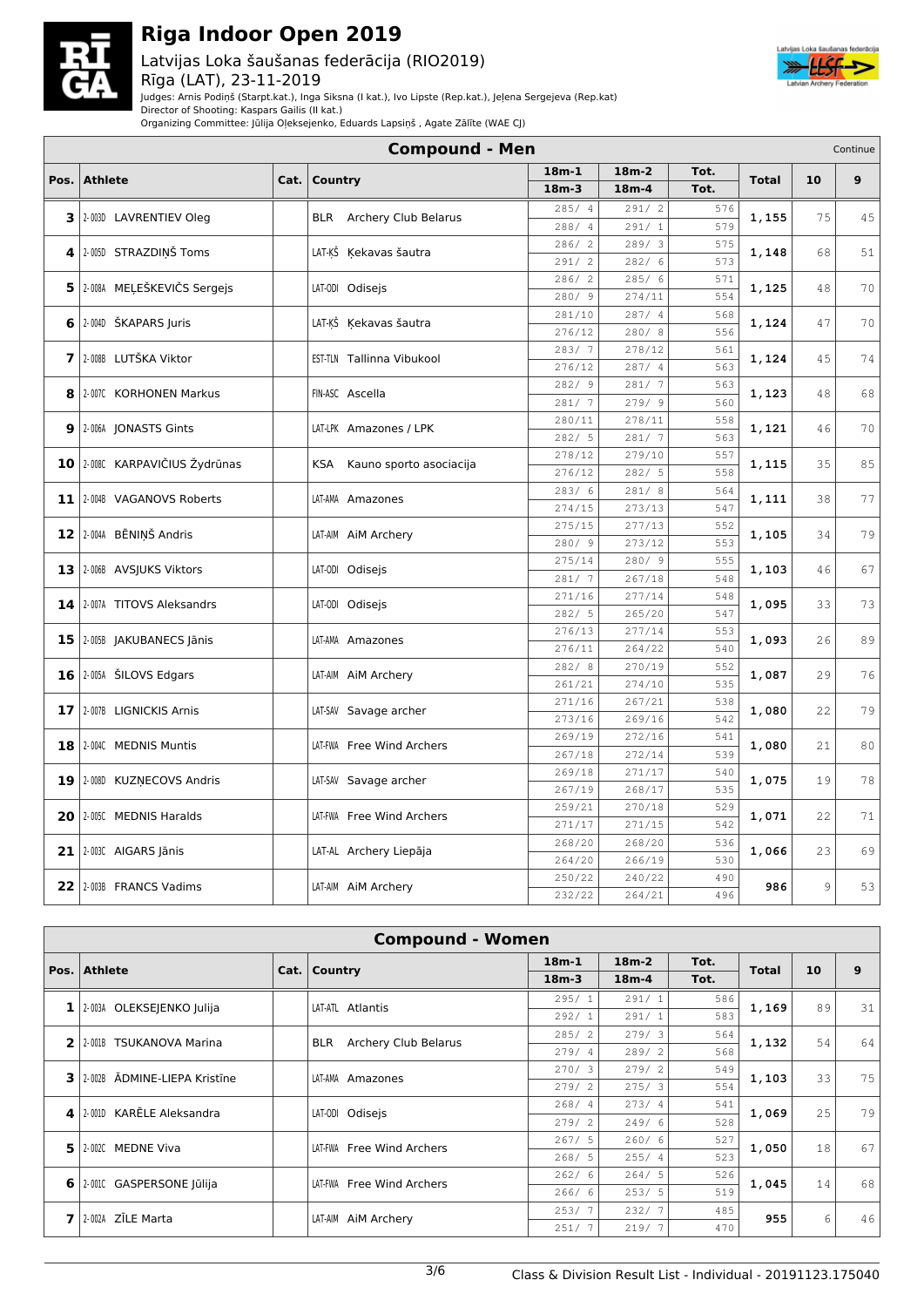

### Latvijas Loka šaušanas federācija (RIO2019) Rīga (LAT), 23-11-2019



Judges: Arnis Podiņš (Starpt.kat.), Inga Siksna (I kat.), Ivo Lipste (Rep.kat.), Jeļena Sergejeva (Rep.kat)

Director of Shooting: Kaspars Gailis (II kat.) Organizing Committee: Jūlija Oļeksejenko, Eduards Lapsiņš , Agate Zālīte (WAE CJ)

|                     | <b>Compound - Women</b><br>Continue |  |                     |         |         |      |              |    |    |  |  |  |
|---------------------|-------------------------------------|--|---------------------|---------|---------|------|--------------|----|----|--|--|--|
| <b>Pos. Athlete</b> |                                     |  | Cat.   Country      | $18m-1$ | $18m-2$ |      | <b>Total</b> | 10 | 9  |  |  |  |
|                     |                                     |  |                     | $18m-3$ | $18m-4$ | Tot. |              |    |    |  |  |  |
|                     |                                     |  | 207/8               | 175/8   | 382     | 760  | u            |    |    |  |  |  |
|                     | 2-001A SIRIUSA Darija               |  | LAT-AIM AIM Archery | 209/8   | 169/8   | 378  |              |    | 40 |  |  |  |

| <b>Barebow - Men</b> |                                   |  |                                 |                  |            |              |                |                |  |  |  |
|----------------------|-----------------------------------|--|---------------------------------|------------------|------------|--------------|----------------|----------------|--|--|--|
| Pos.                 | <b>Athlete</b>                    |  | Cat. Country                    | $18m-1$          | Tot.       | <b>Total</b> | 10             | 9              |  |  |  |
|                      |                                   |  |                                 | $18m-2$          | Tot.       |              |                |                |  |  |  |
|                      | $1$ <sup>1.0158</sup> RÖSLER Jaan |  | EST-WWK Vana-Võidu VK           | 246/1            | 246        | 500          | 15             | 14             |  |  |  |
|                      |                                   |  |                                 | 254/1            | 254        |              |                |                |  |  |  |
|                      | 2 1.0140 ARENIEKS Viesturs        |  | LAT-TEB Tebras loki             | 238/2            | 238        | 484          | 12             | 15             |  |  |  |
|                      |                                   |  |                                 | 246/2            | 246        |              |                |                |  |  |  |
|                      | 3   1-018B BURKEVICS Modris       |  | LAT-CUR Curland                 | 228/7            | 228        | 472          | $\overline{4}$ | 18             |  |  |  |
|                      |                                   |  |                                 | 244/3            | 244        |              |                |                |  |  |  |
| $\mathbf{4}$         | 1-016B LAUREN Aare                |  | EST-LVL Lääne                   | 230/6            | 230        | 464          | 7              | 7              |  |  |  |
|                      |                                   |  |                                 | 234/5<br>223/8   | 234        |              |                |                |  |  |  |
|                      | 5 1.016C SHKNAI Sergei            |  | <b>BLR</b> Archery Club Belarus | 236/4            | 223<br>236 | 459          | 12             | $\overline{7}$ |  |  |  |
|                      |                                   |  |                                 | 232/5            | 232        |              |                |                |  |  |  |
|                      | 6 1.019C POPOVS Pāvels            |  | LAT-CUR Curland                 | 226/7            | 226        | 458          | 7              | 11             |  |  |  |
|                      |                                   |  |                                 | 235/4            | 235        |              |                |                |  |  |  |
|                      | 7 1.0160 KLEINS Mārtiņš           |  | LAT-TEB Tebras loki             | 219/9            | 219        | 454          | 7              | 11             |  |  |  |
|                      |                                   |  |                                 | 237/3            | 237        |              |                |                |  |  |  |
|                      | 8 1.015C SVEILE Tālivaldis        |  | LAT-AIZ Aizpute                 | 208/11           | 208        | 445          | 6              | 10             |  |  |  |
|                      |                                   |  |                                 | 214/11           | 214        |              |                |                |  |  |  |
|                      | $9$   1-018C MEGNIS Jānis         |  | LAT-TEB Tebras loki             | 219/8            | 219        | 433          | 5              | 13             |  |  |  |
|                      | $10$   1-015A BOGDANS Jānis       |  | LAT-CUR Curland                 | 219/9            | 219        | 431          | 10             | 6              |  |  |  |
|                      |                                   |  |                                 | 212/10           | 212        |              |                |                |  |  |  |
| 11                   | 1-017C KRŪZE Valdis               |  | LAT-TEB Tebras loki             | 217/10           | 217        | 425          | 3              | 7              |  |  |  |
|                      |                                   |  |                                 | 208/12           | 208        |              |                |                |  |  |  |
| 12                   | 1-014C ATONEN Aleksander          |  | EST-KSK Kajamaa SK              | 193/13           | 193        | 422          | $\overline{c}$ | 15             |  |  |  |
|                      |                                   |  |                                 | 229/6            | 229        |              |                |                |  |  |  |
| 13                   | 1-019A GŪTMANIS Raimonds          |  | LAT-AL Archery Liepāja          | 204/12           | 204        | 397          | 3              | 8              |  |  |  |
|                      |                                   |  |                                 | 193/14           | 193        |              |                |                |  |  |  |
| 14                   | 1-018D LEUSHUNOU Anton            |  | <b>BLR</b> Archery Club Belarus | 185/14<br>194/13 | 185<br>194 | 379          | $\overline{c}$ | 10             |  |  |  |
|                      |                                   |  |                                 | 182/15           | 182        |              |                |                |  |  |  |
| 15 <sub>1</sub>      | 1-017A VILCIŅŠ Artis              |  | LAT-AIM AIM Archery             | 176/15           | 176        | 358          | 3              | 6              |  |  |  |
|                      |                                   |  |                                 | 176/16           | 176        |              |                |                |  |  |  |
|                      | 16 1-0198 BĒRZIŅŠ Raimonds        |  | LAT-TEB Tebras loki             | 169/16           | 169        | 345          | $\mathbf{1}$   | 6              |  |  |  |
|                      |                                   |  |                                 | 141/17           | 141        |              |                |                |  |  |  |
|                      | $17$   1-017B RONIS Jānis         |  | LAT-CUR Curland                 | 109/17           | 109        | 250          | $\mathbf{1}$   | $\overline{c}$ |  |  |  |
|                      |                                   |  |                                 |                  |            |              |                |                |  |  |  |

|    | <b>Barebow - Women</b>    |  |                                    |         |      |              |    |    |  |  |  |  |
|----|---------------------------|--|------------------------------------|---------|------|--------------|----|----|--|--|--|--|
|    | Pos. Athlete              |  | Cat.   Country                     | $18m-1$ | Tot. | <b>Total</b> | 10 | 9  |  |  |  |  |
|    |                           |  |                                    | $18m-2$ | Tot. |              |    |    |  |  |  |  |
| 1  | 1-013A LAUREN Aire        |  | EST-LVL Lääne                      | 238/    | 238  | 452          | 9  | 10 |  |  |  |  |
|    |                           |  |                                    | 214/2   | 214  |              |    |    |  |  |  |  |
| 2  | UKSTINA Estere<br>1- 014B |  | LAT-CUR Curland                    | 224/3   | 224  | 451          | 3  | 13 |  |  |  |  |
|    |                           |  |                                    | 227/1   | 227  |              |    |    |  |  |  |  |
| 3. | 1-013B STANCHYK Nastassia |  | Archery Club Belarus<br><b>BLR</b> | 229/2   | 229  | 439          | 4  | 10 |  |  |  |  |
|    |                           |  |                                    | 210/3   | 210  |              |    |    |  |  |  |  |
| 4  | MOROVSKA Santa<br>1-013C  |  |                                    | 140/4   | 140  | 295          | 3  | 5  |  |  |  |  |
|    |                           |  | LAT-STI Stiegra                    | 155/4   | 155  |              |    |    |  |  |  |  |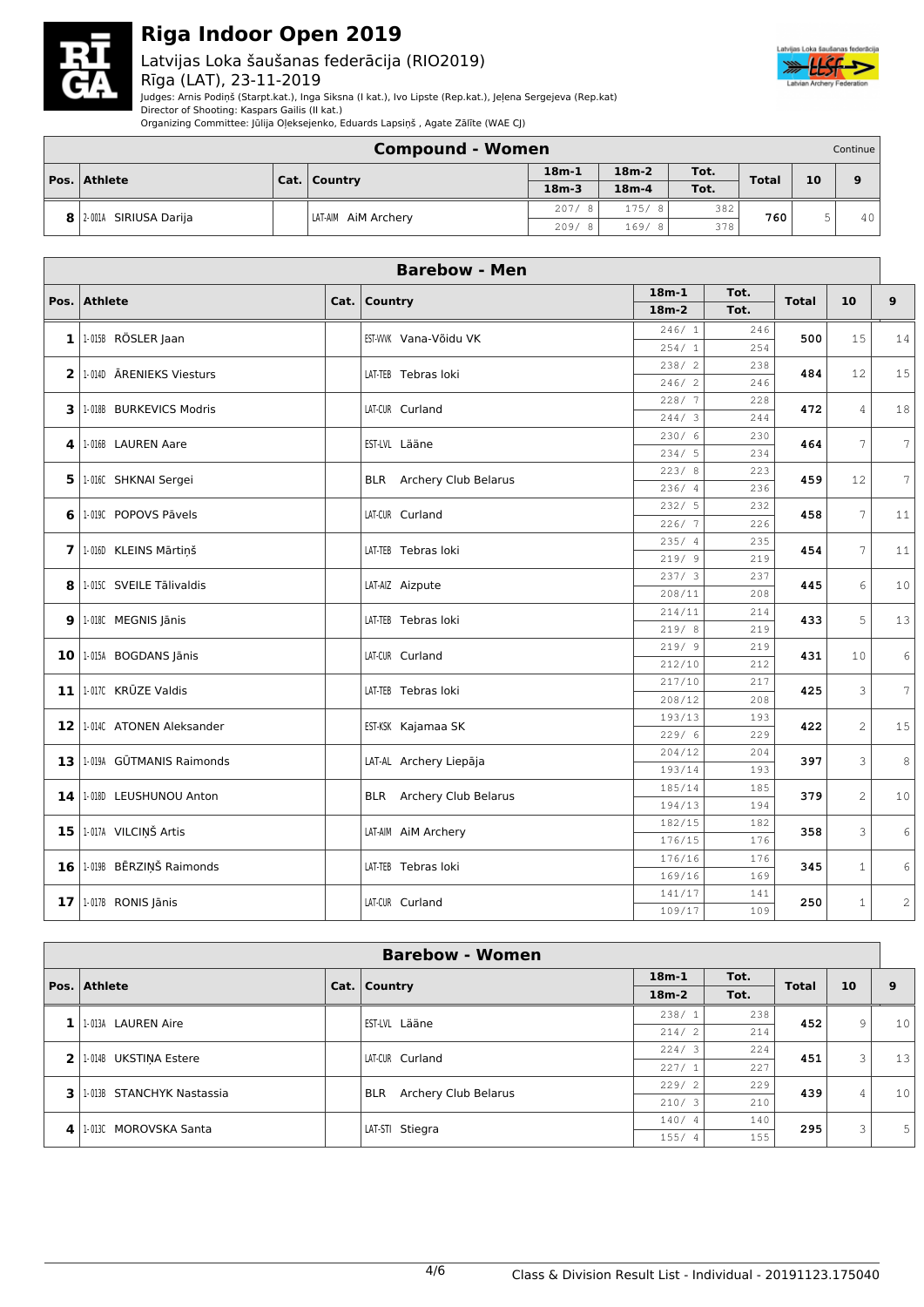

#### Latvijas Loka šaušanas federācija (RIO2019) Rīga (LAT), 23-11-2019



Judges: Arnis Podiņš (Starpt.kat.), Inga Siksna (I kat.), Ivo Lipste (Rep.kat.), Jeļena Sergejeva (Rep.kat) Director of Shooting: Kaspars Gailis (II kat.)

Organizing Committee: Jūlija Oļeksejenko, Eduards Lapsiņš , Agate Zālīte (WAE CJ)

|        | <b>Instinctive - Men</b> |  |                 |              |      |                |                |              |  |  |
|--------|--------------------------|--|-----------------|--------------|------|----------------|----------------|--------------|--|--|
| Pos. l | <b>Athlete</b>           |  | Cat.   Country  | $18m-1$      | Tot. | <b>Total</b>   | 10             | 9            |  |  |
|        |                          |  |                 | $18m-2$      | Tot. |                |                |              |  |  |
| 1      | 1-002D KORHONEN Markus   |  | FIN-ASC Ascella | 202/1        | 202  | 396            | 5              | 11           |  |  |
|        |                          |  |                 | 194/1        | 194  |                |                |              |  |  |
| 2      | 1-002C POSSE Māris       |  | LAT-SM Smiltene | 162/3        | 162  | 345            | 3              | 6            |  |  |
|        |                          |  |                 | 183/2        | 183  |                |                |              |  |  |
| 3.     | 1-003A DZENIS Gintis     |  | LAT-LUB Lubāna  | 175/2<br>175 | 334  | $\overline{c}$ | 9              |              |  |  |
|        |                          |  |                 | 159/3        | 159  |                |                |              |  |  |
| 4      | 1-003B KOROLS Dmitrijs   |  | LAT-FRM Fram    | 153/4        | 153  | 290            | 4              | 2            |  |  |
|        |                          |  |                 | 137/5        | 137  |                |                |              |  |  |
| 5.     | 1-003C VEINBERGS Aigars  |  | LAT-RI Rīga     | 112/5        | 112  | 256            | $\overline{c}$ | $\mathbf{3}$ |  |  |
|        |                          |  |                 | 144/4        | 144  |                |                |              |  |  |

|     | <b>Instinctive - Women</b> |             |                                    |         |      |              |              |              |  |  |  |
|-----|----------------------------|-------------|------------------------------------|---------|------|--------------|--------------|--------------|--|--|--|
|     | Pos. Athlete               |             | Cat. $\vert$ Country               | $18m-1$ | Tot. | <b>Total</b> | 10           | 9            |  |  |  |
|     |                            |             |                                    | $18m-2$ | Tot. |              |              |              |  |  |  |
|     | 1-002B JÄRVE Pilleriin     |             | Tallinna Vibukool<br>est-tln       | 160/1   | 160  | 320          | 3            | 5            |  |  |  |
|     |                            |             |                                    | 160/1   | 160  |              |              |              |  |  |  |
|     | $2$ 1.0010 ZALITE Agate    |             | LAT-AIM AIM Archery                | 120/2   | 120  | 255          | 3            | 5            |  |  |  |
|     |                            |             |                                    | 135/2   | 135  |              |              |              |  |  |  |
| 3 I | 1-001B STAHIEVICH Kira     |             | Archery Club Belarus<br><b>BLR</b> | 108/3   | 108  | 177          | $\Omega$     | $\mathbf{1}$ |  |  |  |
|     |                            |             |                                    | 69/4    | 69   |              |              |              |  |  |  |
| 41  |                            | LAT-RI Rīga |                                    | 24/4    | 24   | 94           | $\Omega$     |              |  |  |  |
|     | 1-001A KUKMILKA Aiva       |             | 70/3                               | 70      |      |              | $\mathbf{1}$ |              |  |  |  |

|      | <b>Longbow - Men</b>         |      |                                 |                  |            |              |                |                 |  |  |  |
|------|------------------------------|------|---------------------------------|------------------|------------|--------------|----------------|-----------------|--|--|--|
|      |                              |      |                                 | $18m-1$          | Tot.       |              |                |                 |  |  |  |
| Pos. | <b>Athlete</b>               | Cat. | Country                         | $18m-2$          | Tot.       | <b>Total</b> | 10             | 9               |  |  |  |
|      |                              |      |                                 | 227/1            | 227        |              |                |                 |  |  |  |
|      | $1$   1.012B NOVADS Kristaps |      | LAT-SAV Savage archer           | 230/1            | 230        | 457          | 7              | 12              |  |  |  |
|      | 2 1.012D DARKHANOV Valentin  |      | RUS-ARC Arcotarget              | 214/4            | 214        | 442          | $\overline{4}$ | 11              |  |  |  |
|      |                              |      |                                 | 228/3            | 228        |              |                |                 |  |  |  |
|      | 3 1.0110 KONTUS Urmas        |      | EST-KSK Kajamaa SK              | 225/2            | 225        | 431          | 8              | 14              |  |  |  |
|      |                              |      |                                 | 206/7            | 206        |              |                |                 |  |  |  |
|      | 4   1.009B KIRILOVS Pēteris  |      | LAT-SAV Savage archer           | 216/3            | 216        | 428          | 6              | 14              |  |  |  |
|      |                              |      |                                 | 212/5            | 212        |              |                |                 |  |  |  |
|      | 5 1.012C ŠVEICIS Andis       |      | LAT-SAV Savage archer           | 200/6            | 200        | 428          | $\overline{4}$ | 9               |  |  |  |
|      |                              |      |                                 | 228/2            | 228        |              |                |                 |  |  |  |
|      | 6 1.009A ANDERSONS Māris     |      | LAT-FWA Free Wind Archers       | 199/7            | 199<br>216 | 415          | 6              | $\,8\,$         |  |  |  |
|      |                              |      |                                 | 216/4<br>191/9   | 191        |              |                |                 |  |  |  |
|      | 7 1.008C LAPSIŅŠ Eduards     |      | LAT-AMA Amazones                | 205/8            | 205        | 396          | $\overline{4}$ | 9               |  |  |  |
|      |                              |      |                                 | 186/11           | 186        |              |                |                 |  |  |  |
|      | 8 1.008B GREMZDE Jānis       |      | LAT-SAV Savage archer           | 209/6            | 209        | 395          | 5              | 8               |  |  |  |
|      |                              |      |                                 | 196/8            | 196        |              |                |                 |  |  |  |
|      | 9   1-009C TENNER Heino      |      | EST-TLN Tallinna Vibukool       | 198/ 9           | 198        | 394          | 3              | 7               |  |  |  |
|      | 10 1.007B MELECIS Andris     |      |                                 | 191/10           | 191        | 385          | 3              | 5               |  |  |  |
|      |                              |      | LAT-SAV Savage archer           | 194/12           | 194        |              |                |                 |  |  |  |
|      | 11   1-011B DREIMANIS Edgars |      | LAT-SAV Savage archer           | 211/5            | 211        | 382          | 3              | 10              |  |  |  |
|      |                              |      |                                 | 171/14           | 171        |              |                |                 |  |  |  |
|      | 12 1.000 SHCHERBAKOV Ivan    |      | <b>BLR</b> Archery Club Belarus | 170/12           | 170        | 366          | $\overline{c}$ | $7\overline{ }$ |  |  |  |
|      |                              |      |                                 | 196/10           | 196        |              |                |                 |  |  |  |
|      | 13   1-007C NESPORS Mārtiņš  |      | LAT-AMA Amazones                | 140/17           | 140        | 336          | $\circ$        | 6               |  |  |  |
|      |                              |      |                                 | 196/11           | 196        |              |                |                 |  |  |  |
|      | 14   1-011A AIGARS Kaspars   |      | LAT-ZIE Ziemeļnieks             | 157/15<br>164/15 | 157<br>164 | 321          | 3              | 2               |  |  |  |
|      |                              |      |                                 | 162/13           | 162        |              |                |                 |  |  |  |
|      | 15 1.007A BĒRZIŅŠ SEN. Jānis |      | LAT-STI Stiegra                 | 144/17           | 144        | 306          | 5              | $\overline{4}$  |  |  |  |
|      |                              |      |                                 | 159/14           | 159        |              |                |                 |  |  |  |
|      | 16   1-010B LIGNICKIS Gunārs |      | LAT-SAV Savage archer           | 143/18           | 143        | 302          | 3              | $\overline{c}$  |  |  |  |
|      |                              |      |                                 |                  |            |              |                |                 |  |  |  |